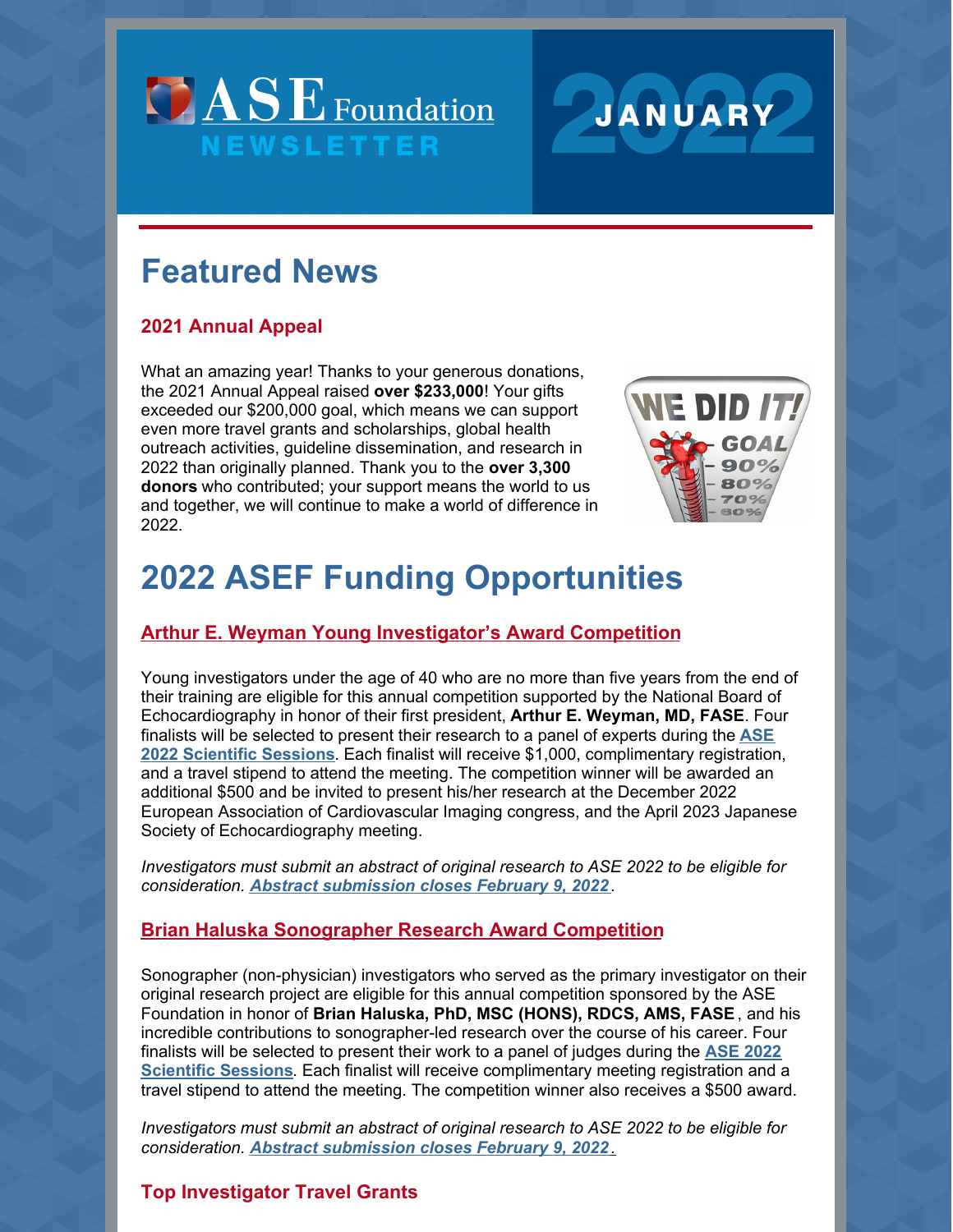The 2022 ASE Scientific Sessions Abstract Chairs will select a group of early career abstract presenters, based on the scientific merit of their research projects, to receive \$1,000 travel stipends to attend the **ASE 2022 Scientific Sessions**. The **Alan S. Pearlman Research Award,** established in honor of Dr. Pearlman's ten years of service as JASE Editor-in-Chief, recognizes the investigator with the highest scoring research project.

*Investigators must have an abstract of original research accepted for presentation at ASE 2022 to be eligible for consideration. Abstract submission closes February 9, 2022 .*

#### **TOMTEC Innovator Research Travel Grant**

Supported by a grant from TOMTEC Imaging Systems, this annual \$4,000 award is given to assist a promising young researcher presenting his/her work at the **ASE 2022 Scientific Sessions**. Application is open to investigators under 40 years of age who have an abstract accepted for publication in one of the following research categories: novel technologies (3D, Doppler, or strain), valvular heart disease, or ventricular function.

*Investigators must have an abstract of original research accepted for presentation at ASE 2022 to be eligible to apply. Abstract submission closes February 9, 2022 . Accepted abstract presenters will receive instructions for application in their March 18, 2022 acceptance notifications.*

#### **ASE Council Travel Grants**

These travel grants are part of an ongoing effort by the Foundation and the Council Steering Committees to encourage trainees in cardiovascular specialties to focus on the respective echocardiography subspecialty and to recruit enthusiastic new members to the Councils. The Foundation is funding \$1,000 Council Travel Grants for trainees to support their travel to attend the **ASE 2022 Scientific Sessions**.

*Application opens February 1, 2022.*

#### **Alan D. Waggoner Sonographer Student Scholarship Awards**

The Alan D. Waggoner Sonographer Student Scholarship Award is given to sonographer students enrolled in CAAHEP accredited educational programs who exhibit a passion for the discipline of echocardiography and demonstrate leadership abilities. Selected students receive a \$1,000 scholarship, as well as complimentary registration and a travel stipend to attend the **ASE 2022 Scientific Sessions** in June. The **Katanick Student Scholarship Award**, established in honor of Sandy Katanick, RN, RVT, CAE for her over 25 years of service as CEO of the Intersocietal Accreditation Commission, recognizes the highestranking student scholarship applicant.

*Nominations now closed. Recipients will be notified in February 2022.*

#### **Feigenbaum Cardiovascular Sonographer Student Travel Grant**

Supported by a grant from Elsevier, Inc. to honor Dr. Harvey Feigenbaum's commitment and tenure as the former JASE Executive Editor, this award provides \$1,000 and complimentary registration to assist a student in a CAAHEP accredited cardiovascular ultrasound program to attend the **ASE 2022 Scientific Sessions** or another 2022 ASEsponsored educational program. The winner will also receive a one-year student membership in ASE.

*Nominations now closed. The recipient will be notified in February 2022.*

**It's not too early to start thinking about your 2022 charitable contributions. Learn about the numerous ways you can give to the ASE Foundation here.**